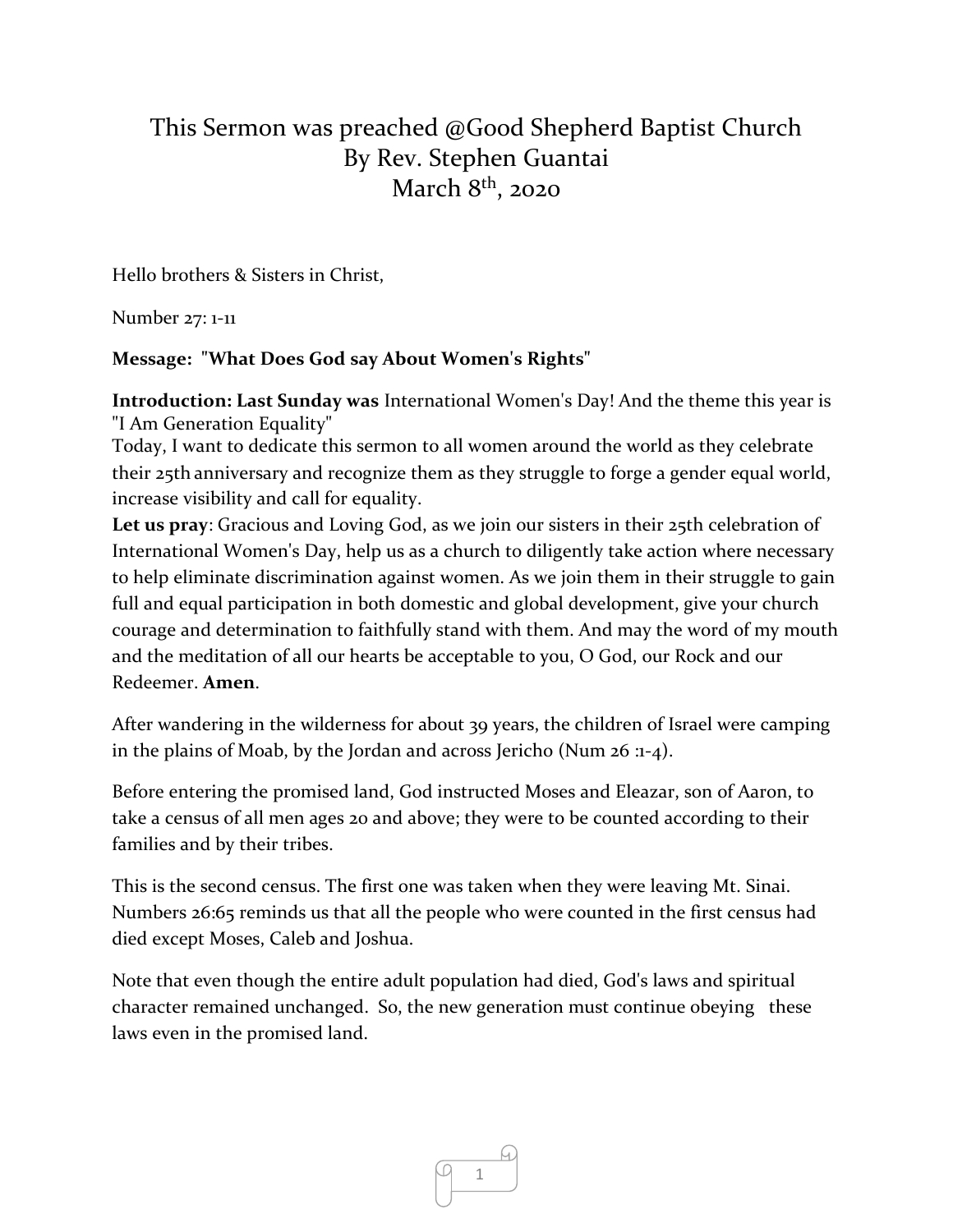In order to make sure, Moses called the cartographers to create the map of the land the people were about to inherit and divide the land based on the names of their ancestral tribes.

At this time the Hebrew laws gave only the sons the right to inherit. And as you may have noticed, in the census, only men of 20 years of age and above were counted. The number of women and children under 20 years of age is unknown.

So, as the cartographers were creating the map of the land, five sisters-- the daughters of Zelophehad, who belonged to the tribe of Manasseh, stood up. Everyone turned their eyes to them, wondering what these young women were up to. No doubt, men who were ready to hear of their inheritance were now asking each other, "How dare these young girls disturb a moment like this?!"

But these five sisters did not listen to the crowd's murmurings. They gathered courage and walked straight to the entrance of the tent of the meeting to demand their rights. For they knew very well that since their father was died and had no sons, they were not going to inherit anything, and their father's name will be forgotten.

So, standing before Moses, Eleazar, the priest, and the community leader, they said to Moses, *"Our father died in the desert. He was not among Korah's followers, who banded against the Lord, but he died for his own sin and left no sons. Why should our father's name disappear from the clan because he had no son? Give us property among our father's relatives*" (v 3-4).

Wow! There was total silence. If it was among my tribe, men would be heard saying, "Aba-murata-o- nthaka! This is unheard-of!"

I can also see Moses and others taken aback by this kind of request. However, as a servant of God who consulted with God before doing anything, Moses took the daughters' case before the Lord, "and the Lord said to him, what Zelophehad's daughters are saying is right. You must certainly give them property as an inheritance among their father's relatives and turn their father's inheritance over to them" (6-8).

The Lord continued to say, *"Say to the Israelites, if a man dies and leaves no sons turn his inheritance over to his daughter. If he has no daughter, give his inheritance to his brothers."*

Brothers and sisters in Christ, "the God we worship does not show favoritism" (Rom 2:11). We are all created in God's own image! Genesis 1:27 reminds us that "God created man in his own image, in the image of God he created him; male and female he created them."

2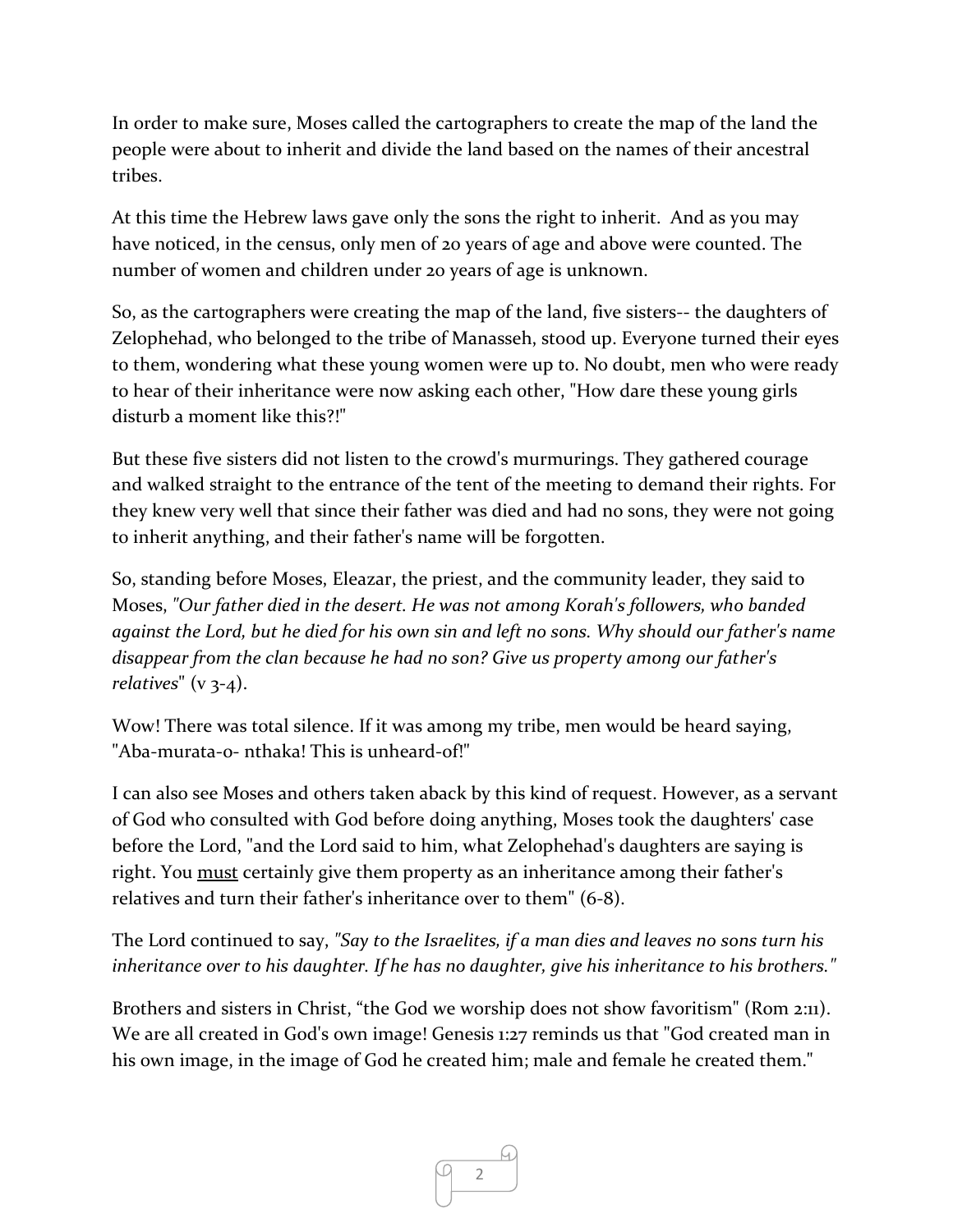So, as I share this message with you today, I would like the whole world to know that I stand for women's rights. It pains me to hear that women, especially in patriarchal societies, have no say or right to inheritance from their parents.

Let me unequivocally say that parents who deny their daughters the right to inheritance do not deserve to inherit the kingdom of God either. I have personally and repeatedly told my dad that my sisters have the right to part of the family property.

I am not saying this to please or to hurt anyone, for I believe each member of this congregation does and will continue loving and treating our spouses and our daughters as equal co-heirs of not only God's kingdom, but also heirs to earthly possessions. So, this message may not be an issue to you, but let us not forget our sisters, women, and children who in most countries are treated like men's property.

I do believe that God is looking for men and women of good faith all over the world to take the responsibility of calling for justice and speak up for those who cannot speak for themselves. And on that note, I would like to encourage both younger and older women to stand and continue making their voices heard! For God is saying "You have a right!" You have the right to be treated with respect and dignity.

You have a right to make decisions for your family when you spouse is not able to do so. Don't be afraid, you may be the one to save your family from disaster. If you read through the pages of the Bible, you will notice that several women have been commended for their courage to do the right thing. In Exodus 1, we read of two midwives, Shiphrah and Puah, who saved Israelite babies when the king of Egypt wanted them to died. In 1 Samuel 25: 10-12,22, we read of Abigail, a woman who saved her family when her husband acted foolishly and put the whole family at risk. In John 4:4-26, we read of a Samaritan woman who came out as the first female evangelist during the time of Jesus. And in Matthew 9: 20-22, we read of the woman who bled for twelve years, pushed through the crowd, and touched the hem of Jesus' cloak in order to receive her healing.

In today's scripture (Num 27:3), we saw the five sisters demanding not only their inheritance in order to preserve the family name, but also defending their father's honor and dignity by clearing his name. They stated clearly that their father was not among the followers of Korah, who died for complaining against God, Moses, and his leadership.

Don't forget Rosa Park who defied the racist notion that black people should sit at the back of the bus, thus challenging the system that treated people of color as if they are created by a lesser God.

3